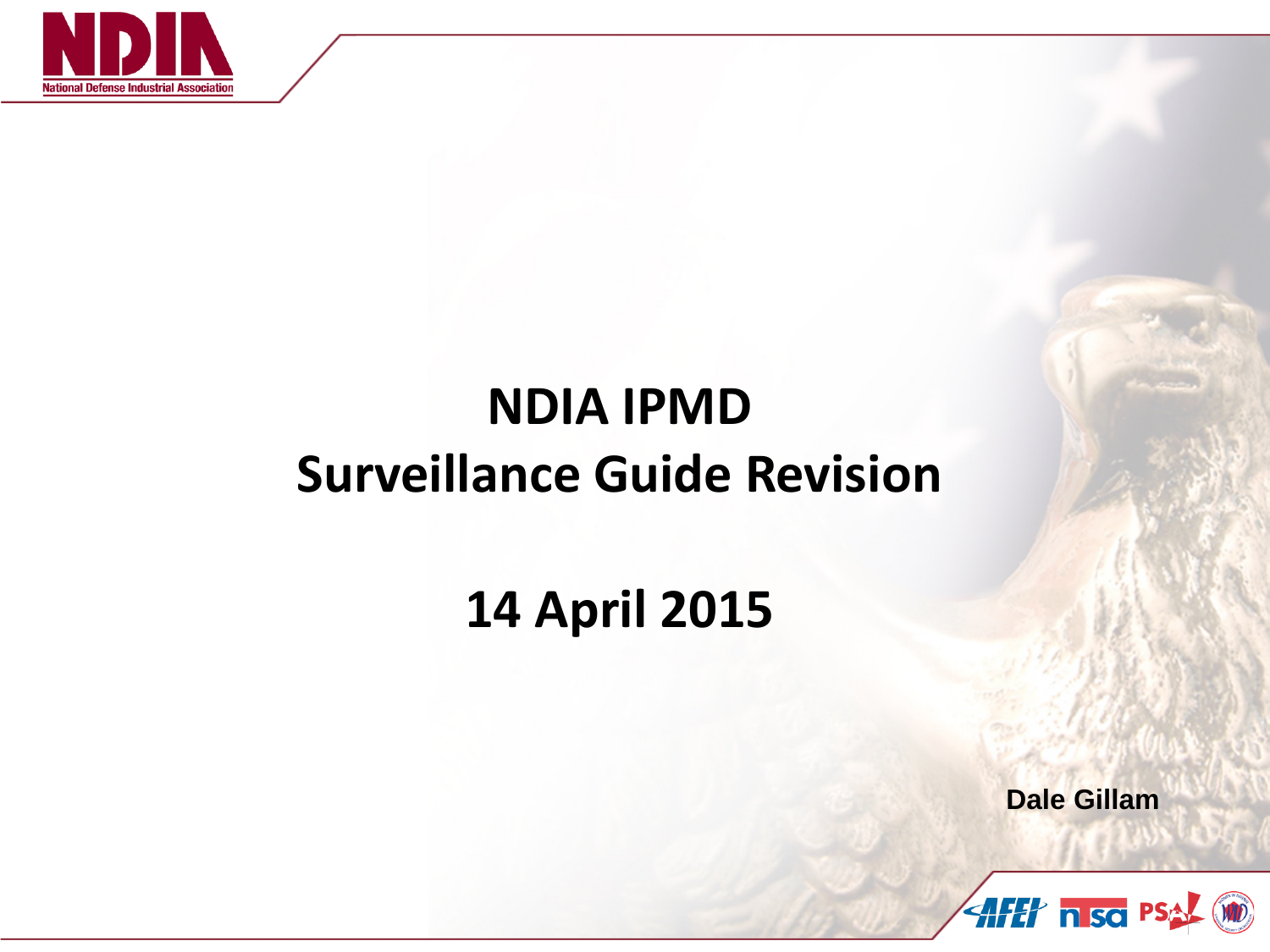

### Topics

- **Key Takeaways**
- **Core Working Group Members**
- **Table of Contents**
- **Lessons Learned**

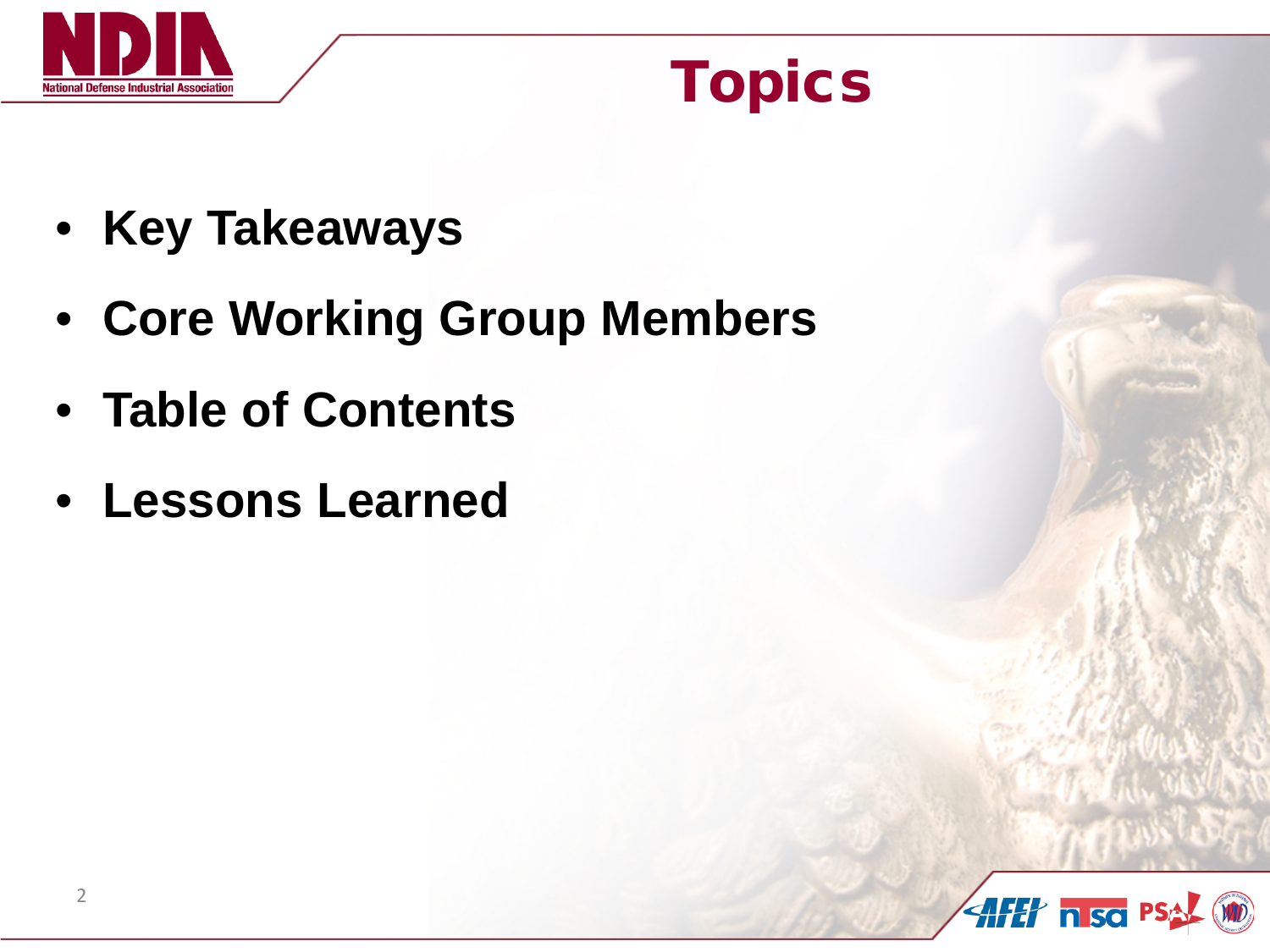

# Key Takeaways

- **100s of hours dedicated since February 2014**
- **Guide has been significantly revised**
- **26 pages down to 15**
	- With additional focused appendices with example material
- **Available after this meeting for electronic voting**
- **New appendix ("D") being created** 
	- Very detailed checklist to support Surveillance Reviews
	- Will be voted on separately potentially at August meeting

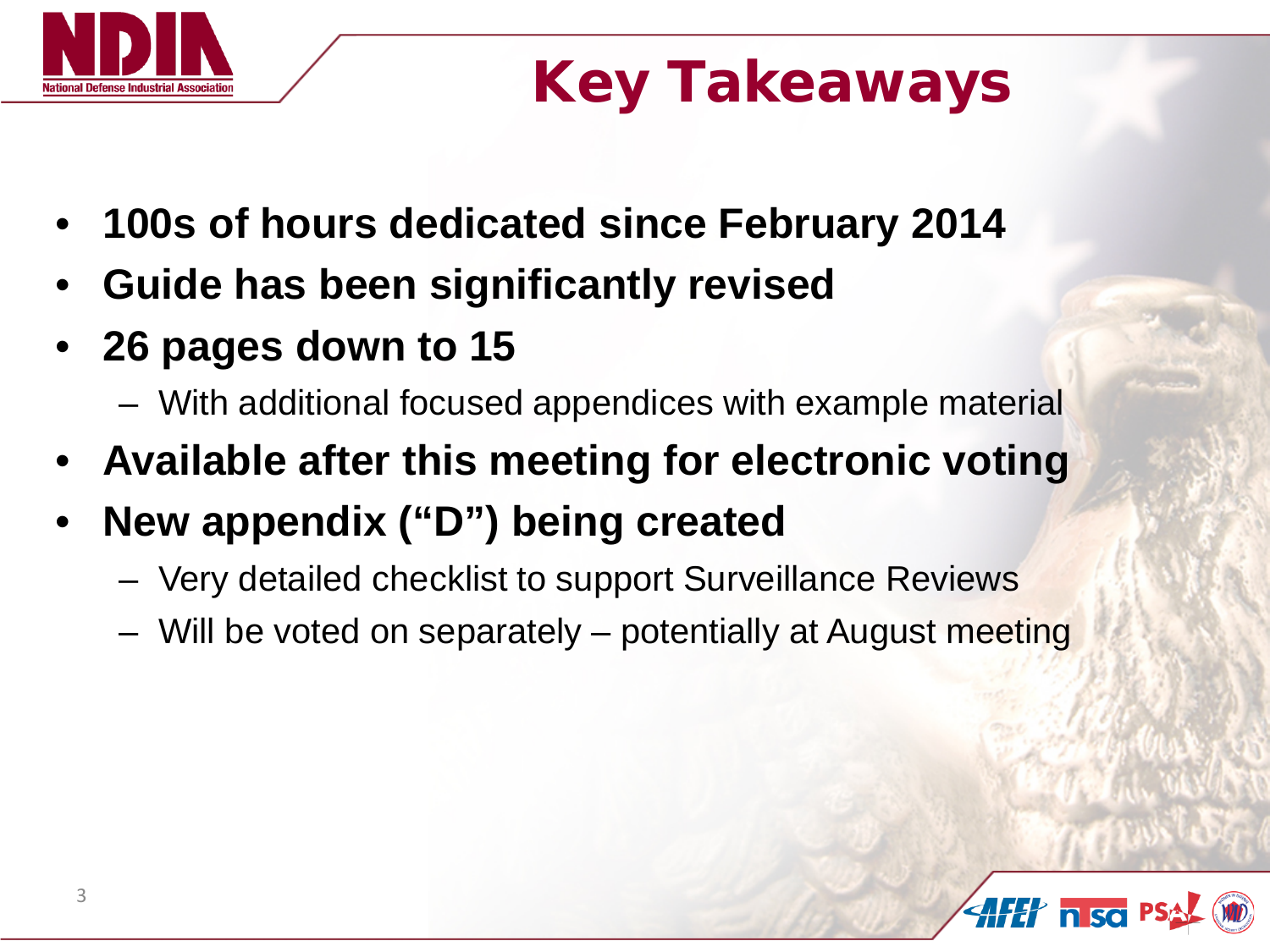

## Surveillance Guide Working Group

| <b>First Name</b> | <b>Last Name</b> | Organization           | <b>Email</b>                             | Phone          |
|-------------------|------------------|------------------------|------------------------------------------|----------------|
| Raphael           | Asafo-Agyei      | $L-3$                  | Raphael.Asafo-Agyei@L-3com.com           | 513-204-7133   |
| Laura             | Ayres            | <b>PWC</b>             | laura.j.ayres@us.pwc.com                 | 630-667-5887   |
| Dan               | Bellovary        | Rolls-Royce            | Daniel.L.Bellovary@rolls-royce.com       | 317-230-6936   |
| Ivan              | <b>Bembers</b>   | <b>NRO</b>             | bembersi@nro.mil                         | 571-307-5710   |
| Bill              | Bridenbaugh      | Raytheon               | William_Bridenbaugh@raytheon.com         | 972-952-4952   |
| Saundre'          | <b>Brown</b>     |                        | queenseb@aol.com; saundrebrown@gmail.com | 213-509-3876   |
| Leslie            | <b>Burgett</b>   | Harris                 | lburgett@Harris.com                      | 321-729-3558   |
| Jeffrey           | Carr             | <b>BAE Systems</b>     | jeffrey.t.carr@baesystems.com            | 717-225-8079   |
| Debbie            | Charland         | <b>NGSS</b>            | debbie.charland@ngc.com                  | 310-812-2431   |
| Andrew            | Dorsey           | Raytheon               | Andrew.M.Dorsey@Raytheon.com             | 339-645-8795   |
| Marty             | Doucette         | <b>EVM Services</b>    | martydoucette@evmservices.com            | 317-727-1237   |
| <b>Buddy</b>      | Everage          | <b>MCR Federal</b>     | beverage@mcri.com                        | 202-507-4372   |
| Dale              | Gillam           | SAIC                   | gillamd@saic.com                         | 703-431-6398   |
| Robert            | Jennings         | Raytheon               | Robert.Jennings@ga-asi.com               | (858) 525-6375 |
| Louise            | Joyce            | AAI                    | ljoyce@aai.textron.com                   | 410-628-4692   |
| Jennifer          | Lane             | Honeywell              | Jennifer.Lane@honeywell.com              | 602-822-4164   |
| <b>Brian</b>      | Leiss            | Leidos                 | brian.e.lewis@leidos.com                 | 571-319-8467   |
| Donna             | Little           | Honeywell              | donna.little@honeywell.com               | 505-828-5393   |
| Jia               | Liu              | L <sub>3</sub>         | jia.liu@l-3com.com                       | 703-434-6244   |
| Melody            | McArthur         | Harris                 | mmcarthu@harris.com                      | 321-727-4277   |
| Lee               | Miller           | SM&A                   | Lee.Miller@smawins.com                   | 949-975-1550   |
| Mary              | Osborne          | <b>BAE Systems</b>     | mary.osborne@baesystems.com              | 717-225-8002   |
| Jose              | Otero            | Sikorsky               | jotero@sikorsky.com                      | 203-386-8609   |
| Linda             | Pack             | GDC4S                  | Linda.Pack@gdc4s.com                     | 407-281-5605   |
| Deric             | Petty            | PPMS Intl              | dericp@ppmsintl.com                      | 214-763-4183   |
| Jeff              | Poulson          | Raytheon               | jeff.poulson@raytheon.com                | 727-488-6611   |
| Vaughn            | Schlegel         | Lockheed Martin        | vaughn.m.schlegel@Imco.com               | 817-777-6998   |
| Susanna           | Schwab           | L <sub>3</sub>         | susanna.schwab@l-3com.com                | 703-434-4796   |
| Kelly             | Sele             | <b>General Atomics</b> | Kelly.V.Sele@raytheon.com                | 619-244-9043   |
| Sharon            | Shaw             | <b>Boeing</b>          | sharon.r.shaw@boeing.com                 | 314-777-4173   |
| Carmen            | Ventre           | <b>GDAIS</b>           | Carmen.Ventre@gd-ais.com                 | 703-638-5437   |



*AHH* nsd PSA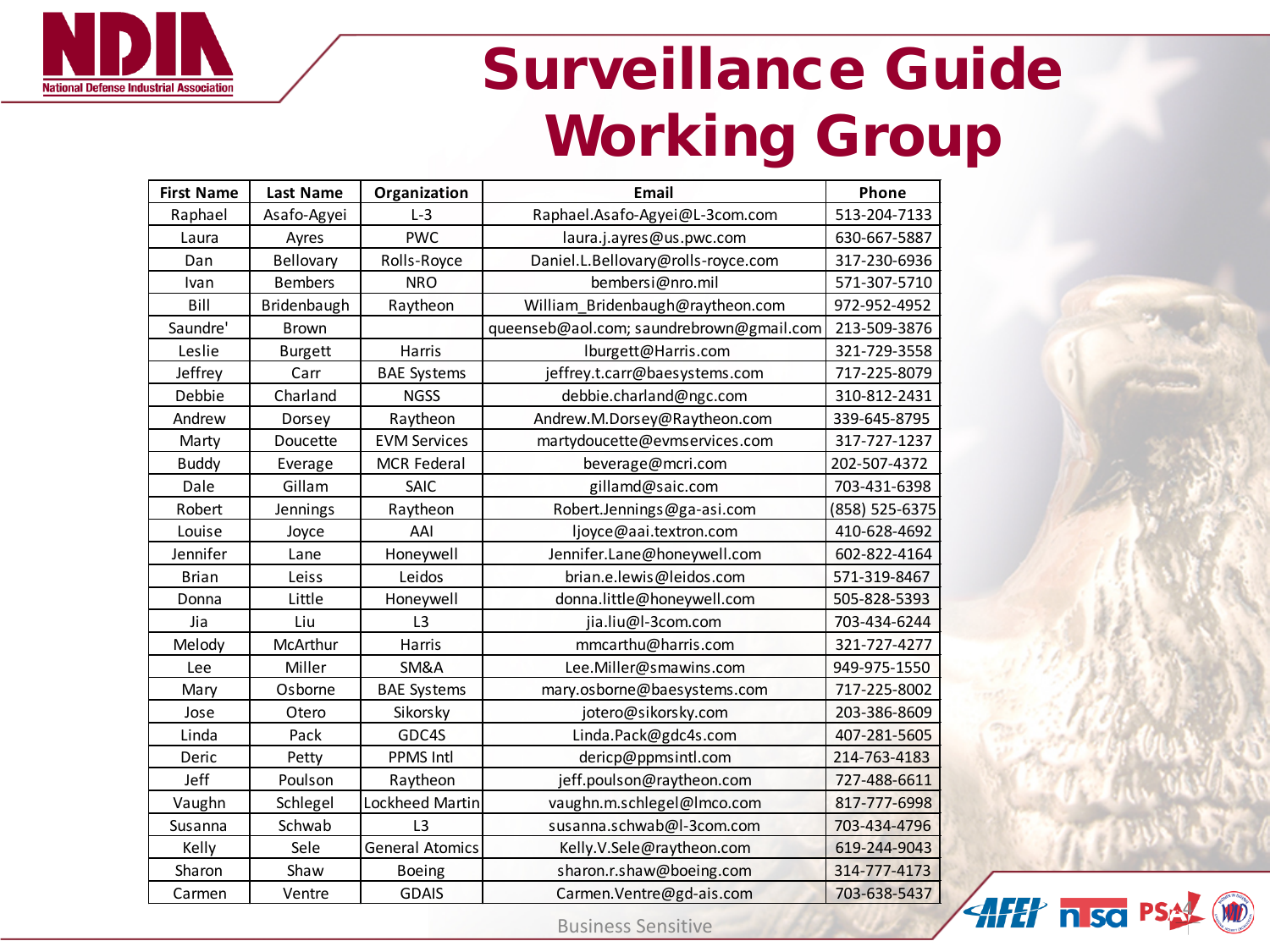

# Table of Contents – Overview

- **1 Introduction**
- **2 Organizational Surveillance Activities**
- **3 Project Surveillance Review Activities**
- **4 Customer Considerations**
- **5 Appendix A – Example Surveillance Plan Structure**
- **6 Appendix B – Example Quantification of Factors to Select Projects**
- **7 Appendix C – Examples of Project Artifacts for Review**

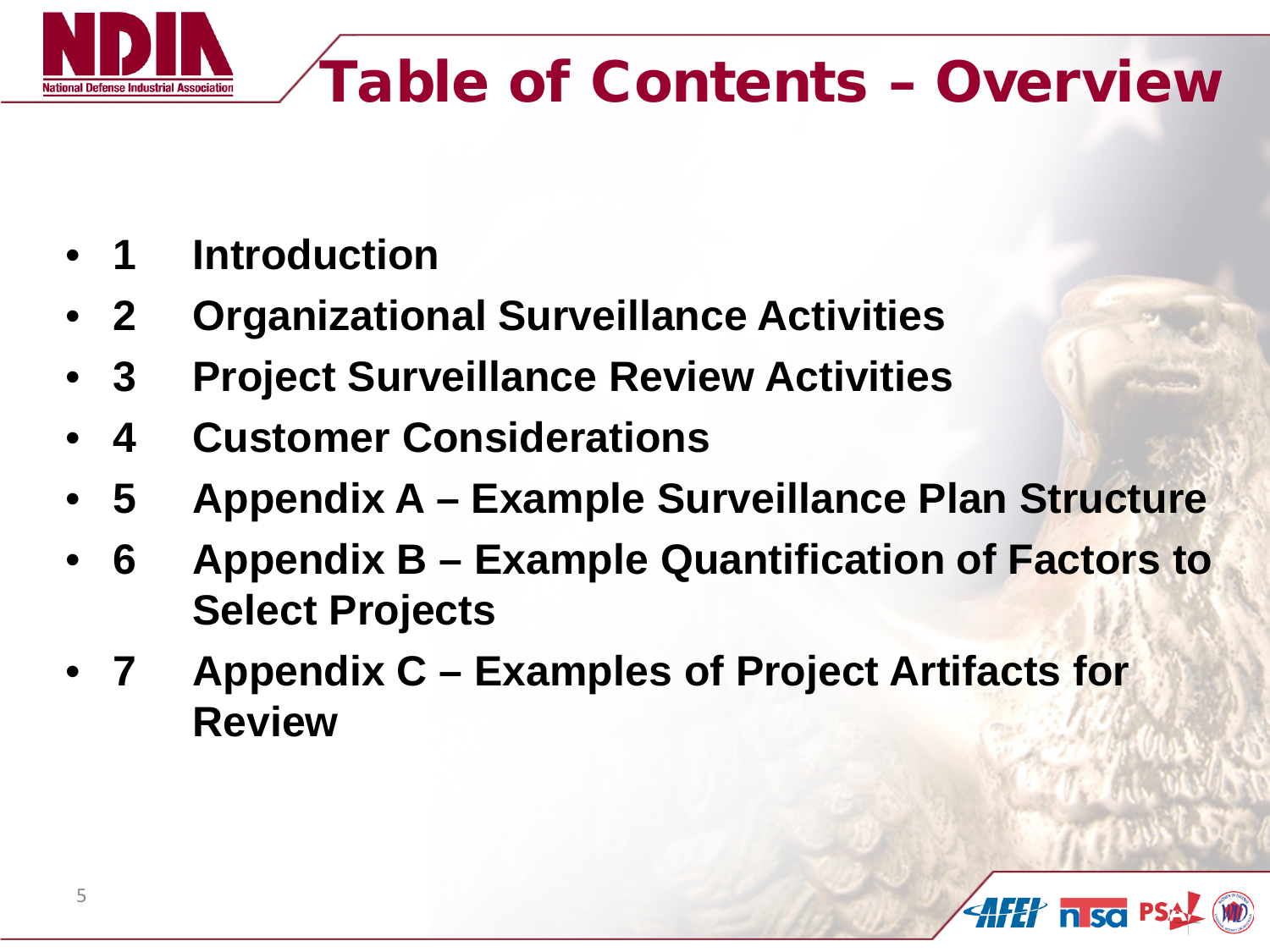

# Table of Contents – Section 1

#### • **1 Introduction**

- 1.1 Overview of Surveillance
- 1.2 Definitions
- 1.3 Purpose of the Guide
- 1.4 Surveillance Responsibility

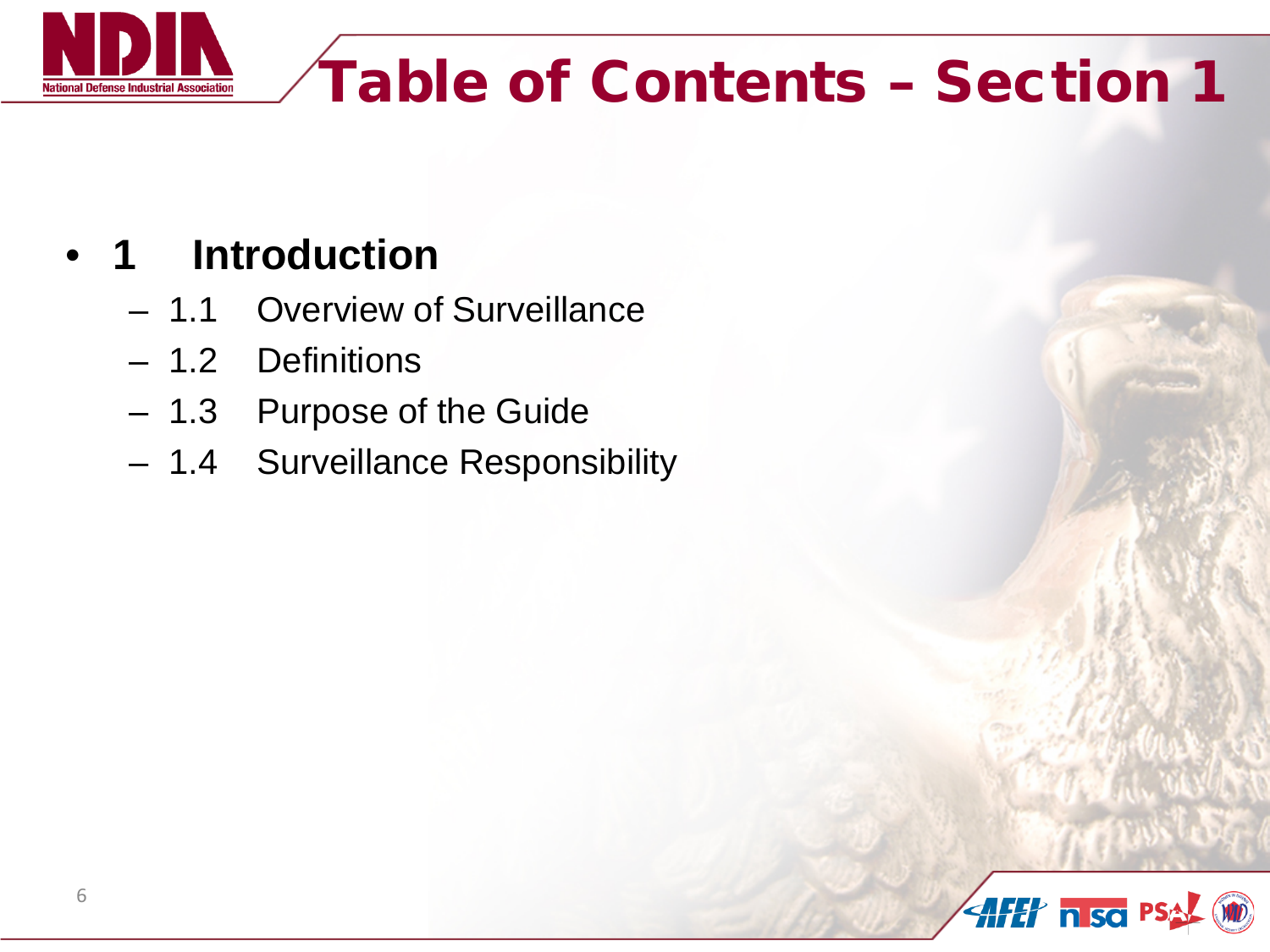

#### • **2 Organizational Surveillance Activities**

- 2.1 Establish and Maintain the Organization's Surveillance Plan
- 2.2 Define Review Scope and Select Projects for Surveillance Reviews
	- 2.2.1 Define Review Scope
	- 2.2.2 Select Projects
- 2.3 Establish the Project Surveillance Review Team
	- 2.3.1 Attributes of Review Team Members
	- 2.3.2 Training of Review Team
- 2.4 Oversee Surveillance Reviews
- 2.5 Learn from Results of Surveillance Reviews

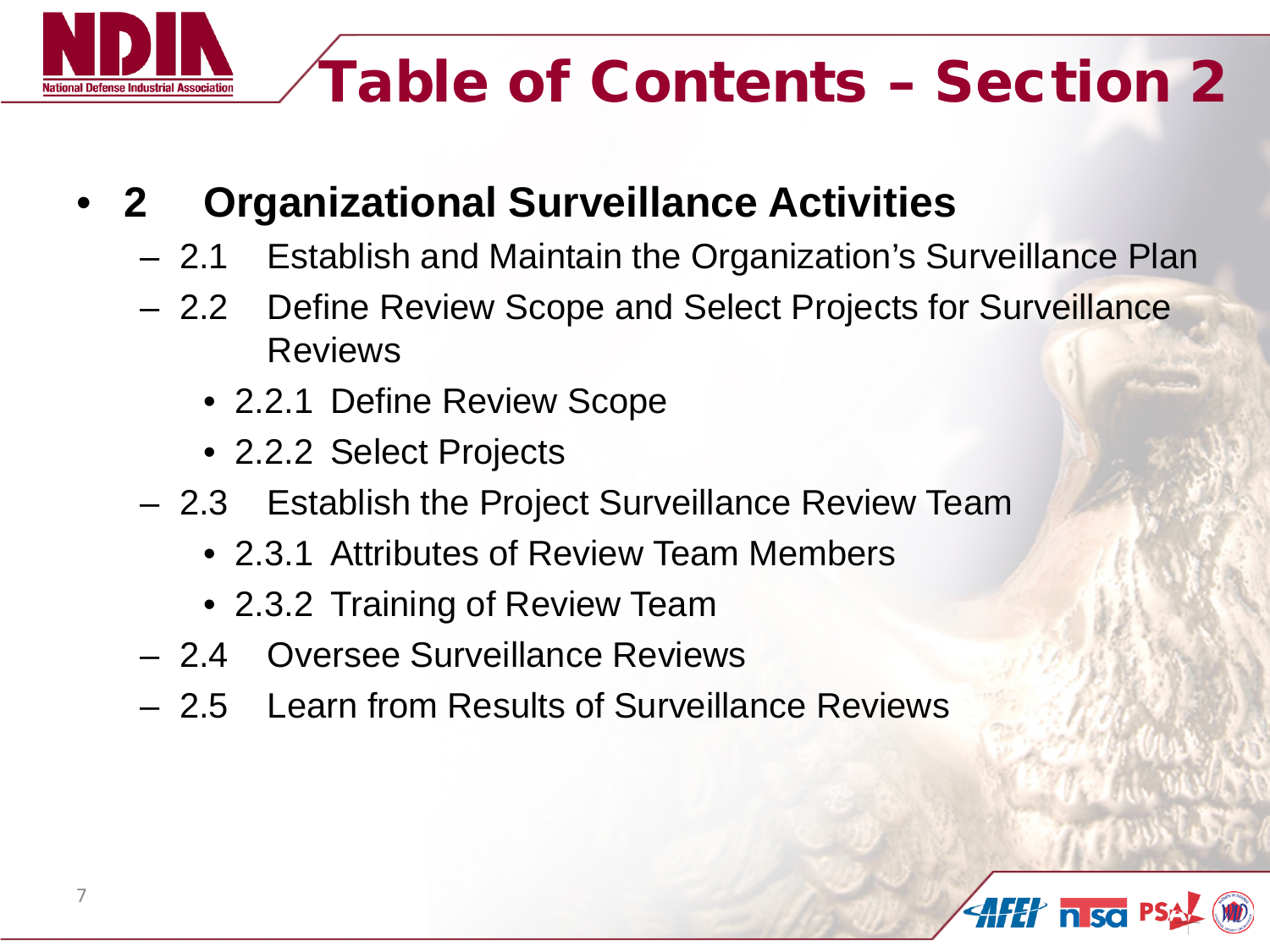

# Table of Contents – Section 3

#### • **3 Project Surveillance Review Activities**

- 3.1 Plan for the Review
	- 3.1.1 Assign Review Team Responsibilities
	- 3.1.2 Schedule the Project Surveillance Review
	- 3.1.3 Plan for Subcontractor Surveillance
	- 3.1.4 Notify the Project of the Review
	- 3.1.5 Analyze Artifacts Prior to Project Interviews
- 3.2 Conduct the Surveillance Review
- 3.3 Deliver the Formal Surveillance Review Report
- 3.4 Root Cause Analysis and Corrective Actions by the Project Team

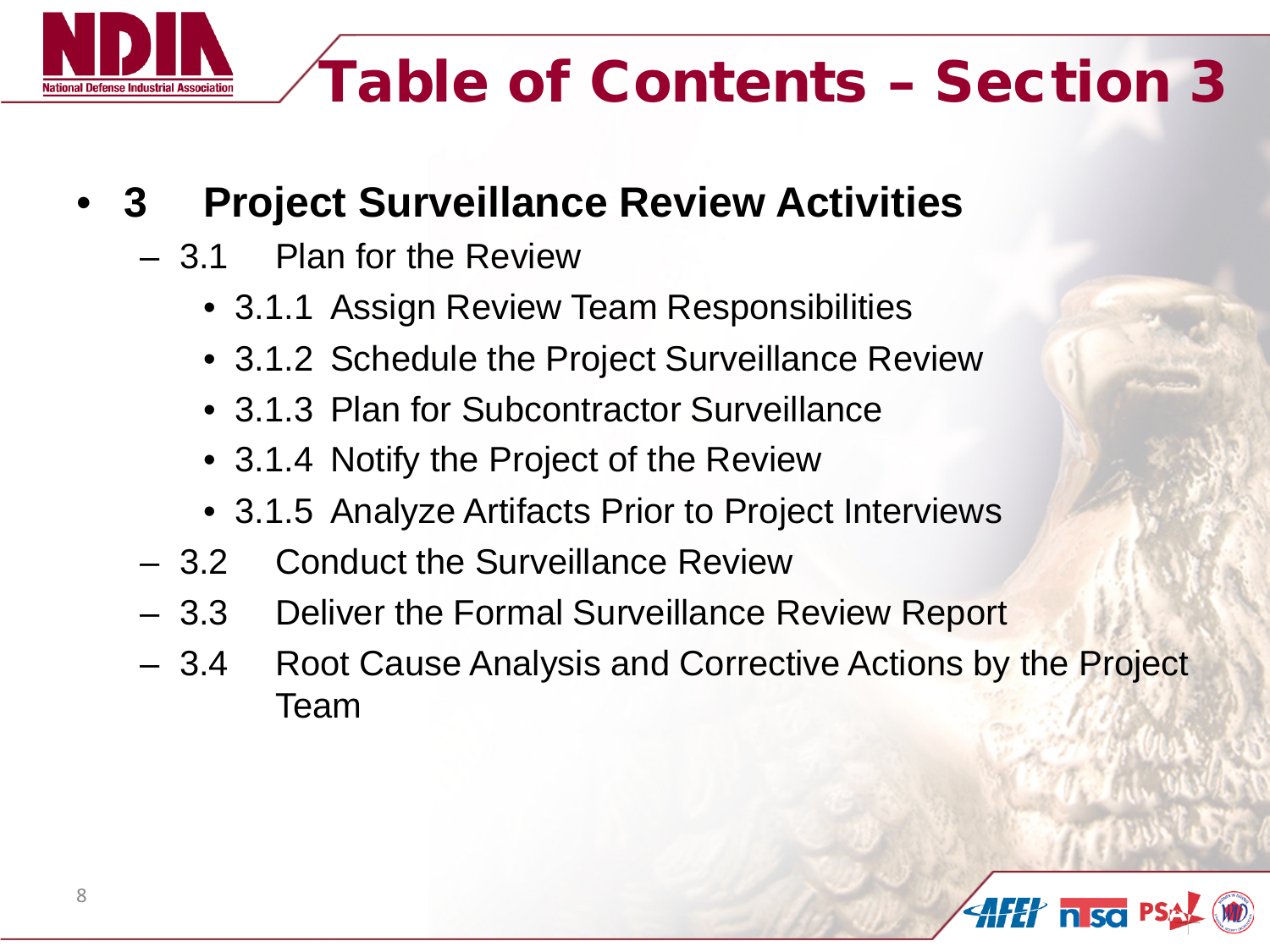

### Table of Contents – Section 4 & Appendices

- **4 Customer Considerations**
- **5 Appendix A – Example Surveillance Plan Structure**
- **6 Appendix B – Example Quantification of Factors to Select Projects**
- **7 Appendix C – Examples of Project Artifacts for Review**